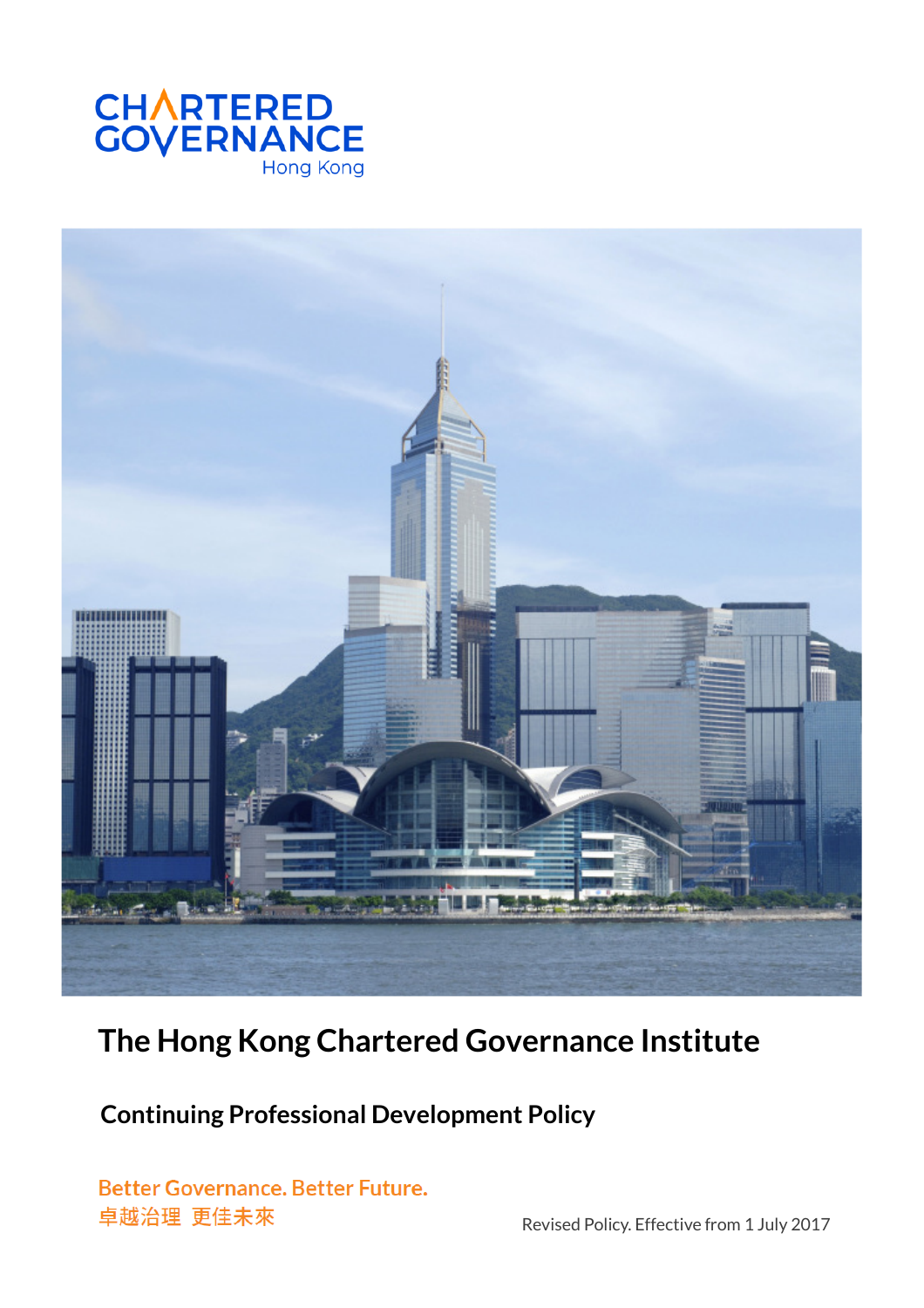# **Continuing Professional Development**

# **Contents**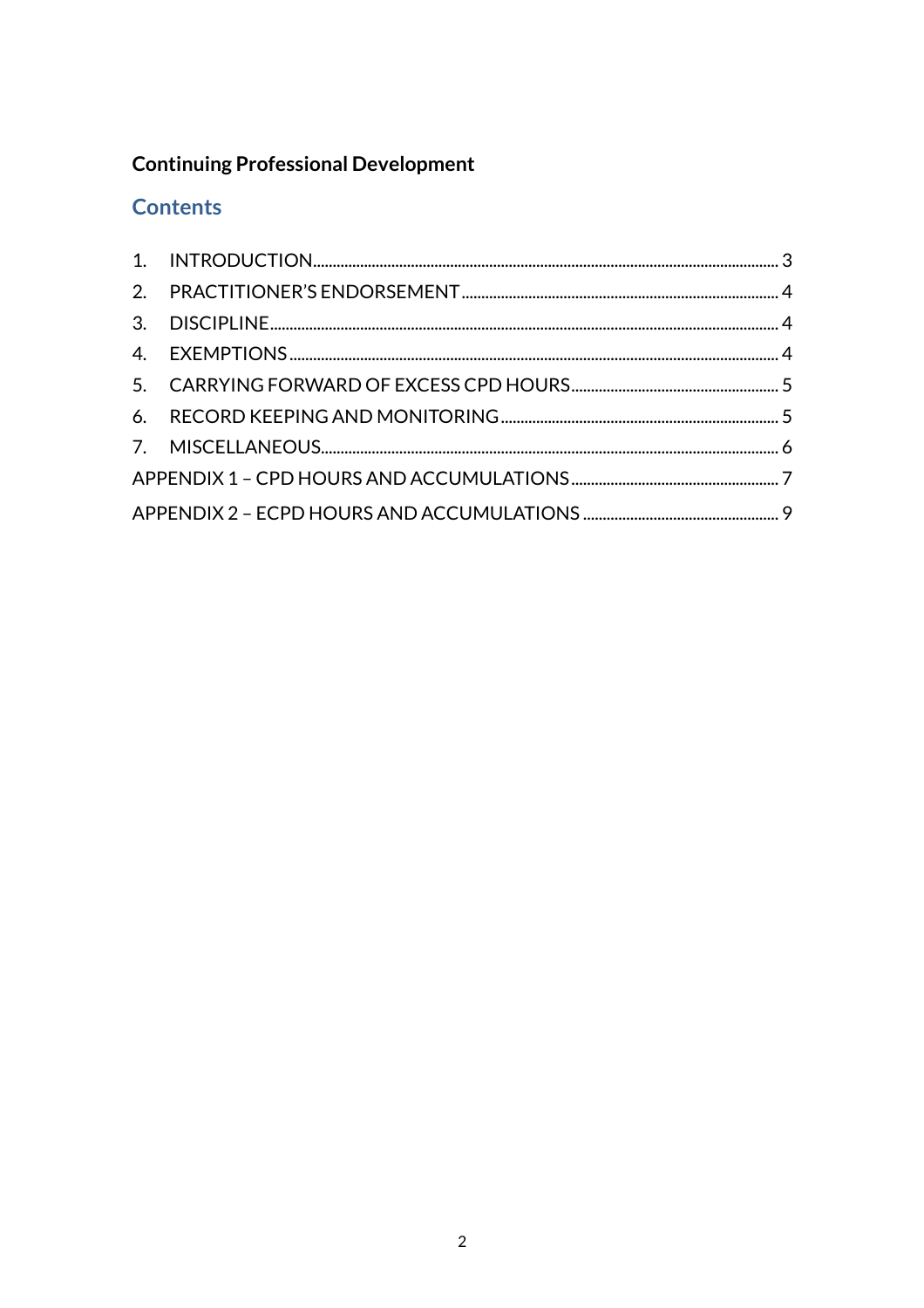### **1. INTRODUCTION**

- 1.1 This policy (**Policy**) is issued by the Council of The Hong Kong Chartered Governance Institute (Institute/HKCGI) pursuant to the authority delegated to it under the Institute's Articles of Association (**AA**). This Policy supersedes and combines all of the Institute's continuous professional development (CPD) and enhanced CPD (ECPD) policies. This Policy extends to all Institute members and graduates (**Relevant Persons**) as from 1 July 2017.
- 1.2 The Institute's CPD requirements are to ensure that Relevant Persons are imparted with the latest industry developments, technical knowledge and professional skills relating to corporate governance necessary to perform their roles as governance professionals. The Institute requires Relevant Persons to accumulate a minimum of .<br>at least 15 CPD hours<sup>1</sup> per CPD year (**CPD Year**) from time-to-time designated by the Institute.
- 1.3 As all Relevant Persons would have had a grounding on company secretarial practice during their qualification process, the Institute has tailor–made certain of its CPD  $t$ raining, and accepts certain training by other accredited providers $^2\,$  (**Accredited Providers**) as ECPD training relating to enhancement in company secretarial practice for Relevant Persons conducive to good governance.
- 1.4 Accordingly, unless otherwise specified, the Institute requires all Relevant Persons to accumulate a minimum of 15 CPD hours per CPD Year with a basic to an advanced component of ECPD hours as follows:
	- (a) Basic level (**Basic Level**): of the minimum required 15 CPD hours per CPD Year, at least 3 ECPD hours should be from Institute's ECPD courses; and
	- (b) Advanced level (**Advanced Level**): of the minimum required 15 CPD hours per CPD Year, all of them should be ECPD hours, with at least 10 ECPD hours being from Institute's ECPD courses, and the rest being from Institute's and/or other Accredited Providers' ECPD courses. Further details of the Institute's Practitioner's Endorsement (PE) are in section 2 below.
- 1.5 In this Policy reference to CPD hours shall be deemed to include ECPD hours as the context requires or permits. The Institute's Council has final interpretation of this Policy, and would draw reference from Appendix 1 and Appendix 2 hereto.

<sup>&</sup>lt;sup>1</sup> Unless otherwise specified, the term CPD hour(s) shall have the same meaning as CPD point(s) and vice versa. By this, it is meant that 1 CPD hour equals to 1 CPD point.

<sup>&</sup>lt;sup>2</sup> Companies Registry; Hong Kong Exchanges and Clearing Limited; Hong Kong Institute of Certified Public Accountants; Hong Kong Monetary Authority; Independent Commission Against Corruption; Security Bureau; Official Receiver's Office; The Law Society of Hong Kong; The Securities and Futures Commission of Hong Kong; Office of the Privacy Commissioner for Personal Data and/or other organisations considered appropriate by Institute's Professional Development Committee (**PDC**)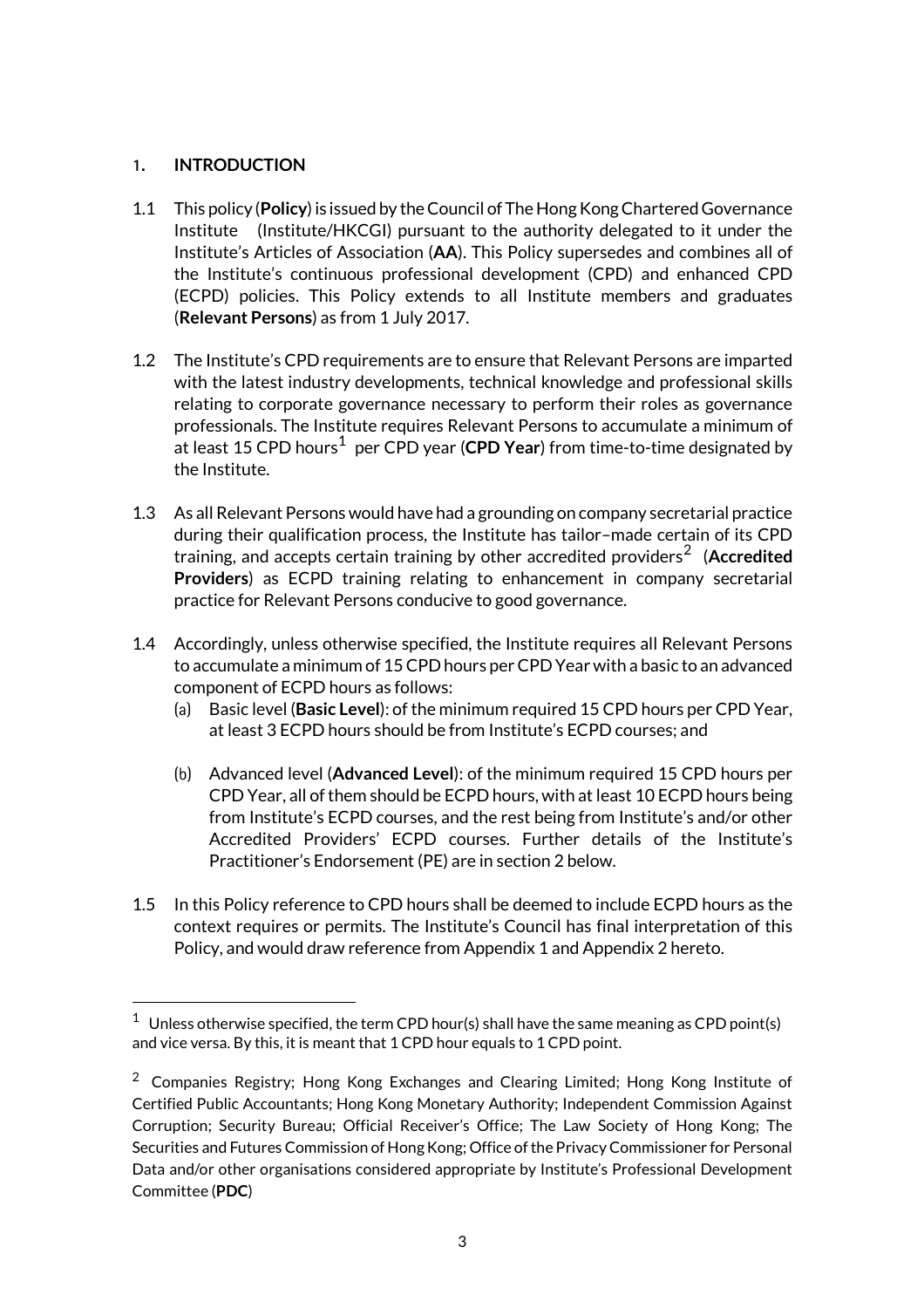## **2. PRACTITIONER'S ENDORSEMENT**

- 2.1 Where the Relevant Person is (a) a Member; (b) achieves the Advanced Level of 15 hours ECPD training; and (c) has at least 3 years' of experience in company secretarial practice, the Institute encourages the Member to apply in writing to the Institute for the Institute's Practitioner's Endorsement (PE). The PE designation carries with it peer-to-peer recognition as to the Member's learning as to company secretarial practice.
- 2.2 A Member is deemed to have the relevant experience in company secretarial practice where the Member works for: (a) company listed on the Hong Kong Stock Exchange; (b) company listed in other jurisdictions having a presence in Hong Kong; (c) company secretarial department of legal and accounting firms, private companies and non-governmental organisations; and/or (d) trust and company services providers. It is also open to the Member to support the PE application on (e) other relevant company secretarial practice experience.
- 2.3 Upon receipt of (a) the Member's application in writing in the Institute's specified form, with (b) supporting information relating to the Member's three years' relevant company secretarial experience (including, without limitation, reference letters from employers and/or immediate supervisors) along with (c) CPD records for the Advanced Level of 15 ECPD hours training during the CPD Year prior to the application, the Institute shall at no cost to the Member grant the PE designation in recognition of the Member's learning in company secretarial practice.

# **3. DISCIPLINE**

3.1 A material breach of this Policy by a Relevant Person would be regarded as a breach of professional conduct. Any breach that comes to the attention of the Institute would initially be referred to the Institute's Investigation Group (IG) for investigation, and if found to amount *prima facie* to a material breach of this Policy by the IG, then referred to the Institute's Disciplinary Tribunal (DT) for final determination as to the existence of any material breach and imposition of sanctions ranging from a fine, censure to other forms of penalties imposed at the DT's discretion, where a material breach is established. In a serious case of material breach of this Policy, DT has power to remove the Relevant Person from the Institute's membership/graduateship register<sup>3</sup>.

# **4. EXEMPTIONS**

- 4.1 The Institute's Council has determined, for the time being, to exempt the following persons (**Exempted Persons**) from strict compliance with this Policy:
	- (a) **Retired Members:** In respect of a Member, who prior to the commencement of a CPD Year would have either attained (i) the age of 55 with 25 years' of membership experience; or (ii) the age of 60 irrespective of duration of

 $3$  Please also refer to Clause 6.4 for administrative fee.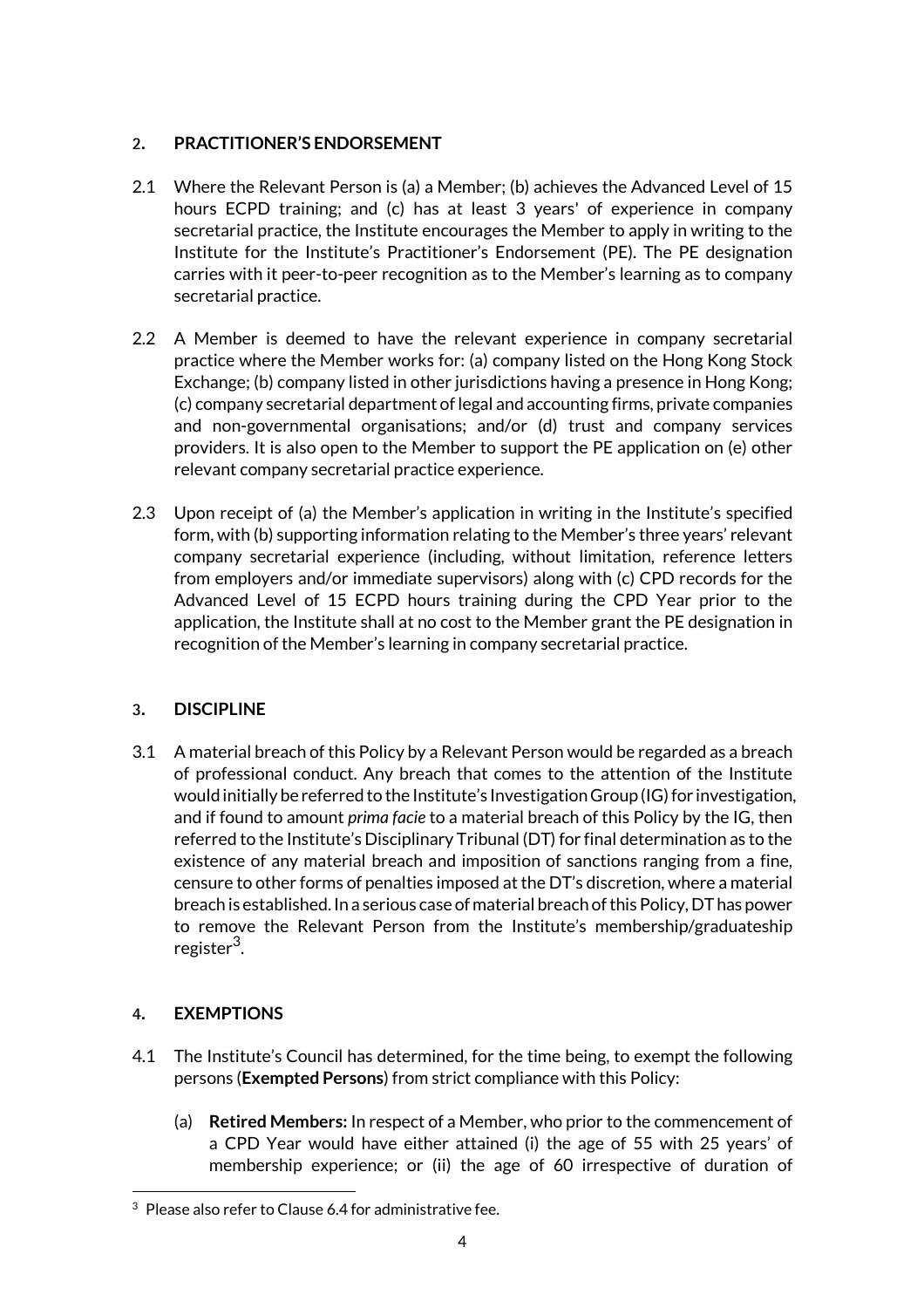membership; and in either case, the Member has ceased to be in gainful employment evidenced by not being required to make mandatory contributions to the Mandatory Provident Fund Scheme; then such Member may make an application in writing for relief from compliance with this Policy prior to the commencement of the CPD Year to the Institute with supporting evidence of the relevant ground, whereupon the Institute shall grant full compliance exemption from compliance with this Policy for the relevant CPD Year.

- (b) **Temporary Relief:** Where a Relevant Person during the CPD year: (i) suffers from long term illness; or is (ii) pregnant; or is (iii) unemployed for over six months; then in any such case, the Relevant Person may at any time during a CPD Year make an application in writing for temporary relief from compliance with this Policy to the Institute with supporting evidence of the relevant ground, whereupon the Institute shall grant full exemption from compliance with this Policy on such terms and conditions as it deems appropriate.
- (c) **Non-Residents:** Where a Relevant Person is not a Hong Kong resident during a CPD Year (that is, spend less than 183 days in Hong Kong during a CPD Year), the Relevant Person would not be required to have the 3 hours of ECPD training, but instead, only required to complete any combination of CPD/ECPD hours to the requisite 15 CPD hours requirements in recognition that there may be difficulties for a Relevant Person to attend ECPD courses outside of Hong Kong's jurisdiction. The relevant ground shall be explained prior to the application for renewal of membership or graduateship for the subsequent CPD Year with supporting evidence to the Institute.
- (d) **Honorary Member:** An Honorary Member as defined under the AA is not required to comply with this Policy.

#### **5. CARRYING FORWARD OF EXCESS CPD HOURS**

5.1 Where a Relevant Person satisfies the Institute's minimum requirement to accumulate 15 CPD hours, then up to 5 excess CPD hours (inclusive of any ECPD component over and above the Basic Level or Advanced Level, as appropriate) may be carried forward to the subsequent CPD Year and reckoned as having been accumulated during the subsequent CPD Year.

#### **6. RECORD KEEPING AND MONITORING**

- 6.1 A Relevant Person shall maintain proper CPD attendance records (**CPD Records**) during each CPD Year in accordance with the Institute's specified form, with all supporting evidence thereof, including course attendance certificates. The Relevant Person shall retain the CPD Records for at least 5 years from the end CPD Year to which they relate.
- 6.2 A Relevant Person would be required to file a declaration in the Institute's specified form as to CPD compliance during the previous CPD Year to support annual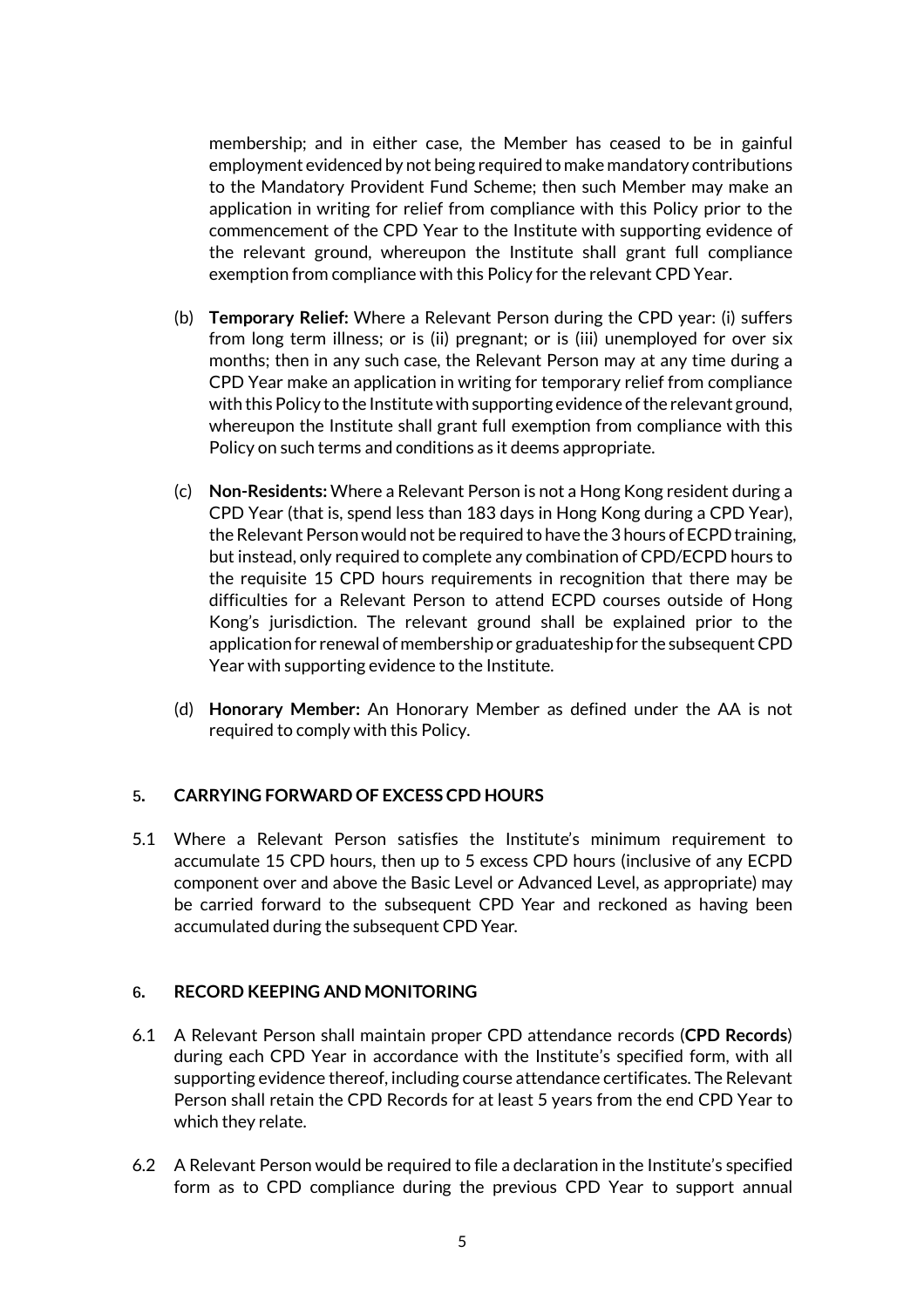membership or graduateship renewal within one month of the end of the previous CPD Year.

- 6.3 Additionally, a Relevant Person who has been selected and informed by the Institute prior to the requisite filing of the declaration under Clause 6.2 shall supply the underlying CPD compliance records with the filing of the declaration to support the Institute's random checking process for CPD compliance.
- 6.4 Where a Relevant Person:
	- (a) **Fails To File Declaration.** Fails to file the declaration under Clause 6.2 within one month of the end of the previous CPD Year; and/or
	- (b) **Fails Random Check.** Fails to supply to the Institute's satisfaction the requisite information required under any random check referred to under Clause 6.3 with the declaration; and/or
	- (c) **Other Grounds.** Fails, based on other grounds identified by the Institute as otherwise not having complied with this Policy;

the Relevant Person shall incur an administrative fee of HK\$3,000 payable upon the Institute's demand, should the failure subsist as at the end of 90 days from the end of the previous CPD Year, without prejudice to the right of the Institute to refer the matter to the IG in accordance with Clause 3 of this Policy for commencement of discipline.

### **7. MISCELLANEOUS**

- 7.1 The day-to-day administration of this Policy has been delegated by Council to the Institute's Professional Development Committee (PDC), including any waiver and discretion as to timing and charging of penalties, supported by the Institute's Secretariat. All communications relating to this Policy in the first instance shall be addressed to the Institute's Secretariat.
- 7.2 The normal processing time for applications in writing under this Policy, assuming a proper application is made in the Institute's required form along with the necessary supporting information, is approximately 30 days.

Revised Policy. Effective from 1 July 2017 The Hong Kong Chartered Governance Institute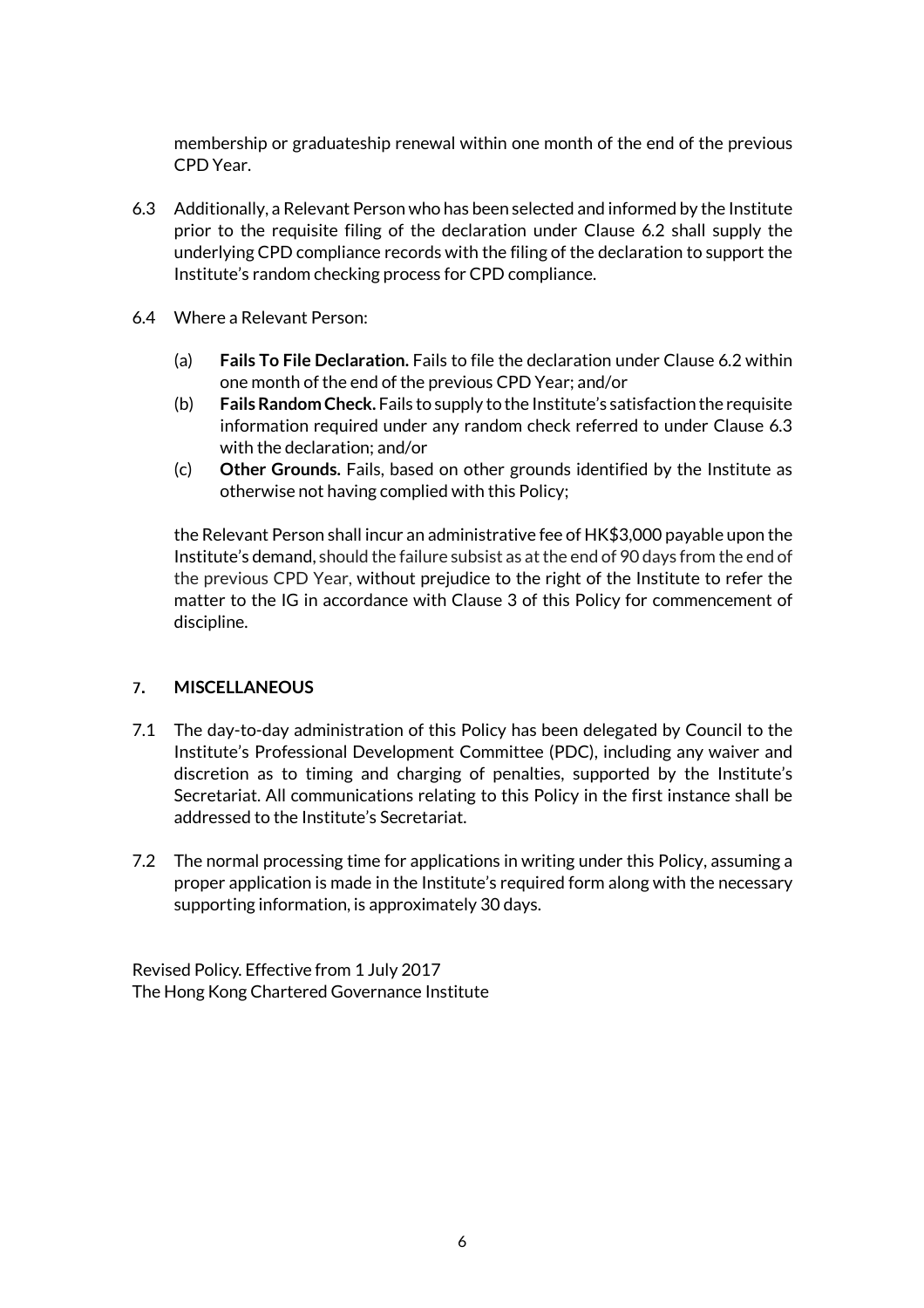#### **APPENDIX 1 – CPD HOURS AND ACCUMULATIONS**

#### **CPD hours and accumulations**

- 1.1 CPD hours are intended to enhance a Relevant Person's professional competence and technical knowledge in the core values of the Institute, namely corporate governance. CPD is based on the time a Relevant Person participates in attending formal training (lectures, seminars and/or workshops) and other activities. For every half an hour of continuous CPD training or activities, 0.5 CPD hours shall be recognised therefrom.
- 1.2 The Relevant Person may attend formal training (lectures, seminars and/or workshops) in the following areas to accumulate CPD hours during a CPD Year, provided that the Institute reserves the right to require the Relevant Person to demonstrate the relevance of any non-HKCGI run CPD courses to learning in good governance and/or the reason for taking repetitive CPD courses in specific areas:
	- (a) Accounting and finance
	- (b) Anti-money laundering and counter terrorist financing matters
	- (c) Corporate administration
	- (d) Corporate governance
	- (e) Corporate secretaryship
	- (f) Cyber security and other IT related areas
	- (g) Human resources management
	- (h) Legal studies and practice
	- (i) Management
	- (j) Risk management and Internal control
	- (k) Strategic and operations management
	- (l) Soft skills (including language, presentation, media handling, negotiation, interviewing, communication and problem solving skills, leadership, stress management and other job-related ones)
	- (m) Taxation
	- (n) Others including Trusts, corporate social responsibility & environmental and social governance
- 1.3 The Relevant Person may also claim up to 5 CPD hours in respect of the following other activities under each category of c-f relevant to corporate governance outside of the Relevant Person's job scope. The Institute reserves the right to call for detailed explanation of such relevance to learning in corporate governance and/or hours spent:
	- (a) Participation in education programmes, seminars, workshops, lectures, conferences, in-house training, distance learning courses, computer-based courses, e-seminars, etc.
	- (b) Participation as a seminar speaker or workshop leader on company secretarial or related subjects
	- (c) Participation in activities as a mentor/coach for the Institute or other professional associations or institutions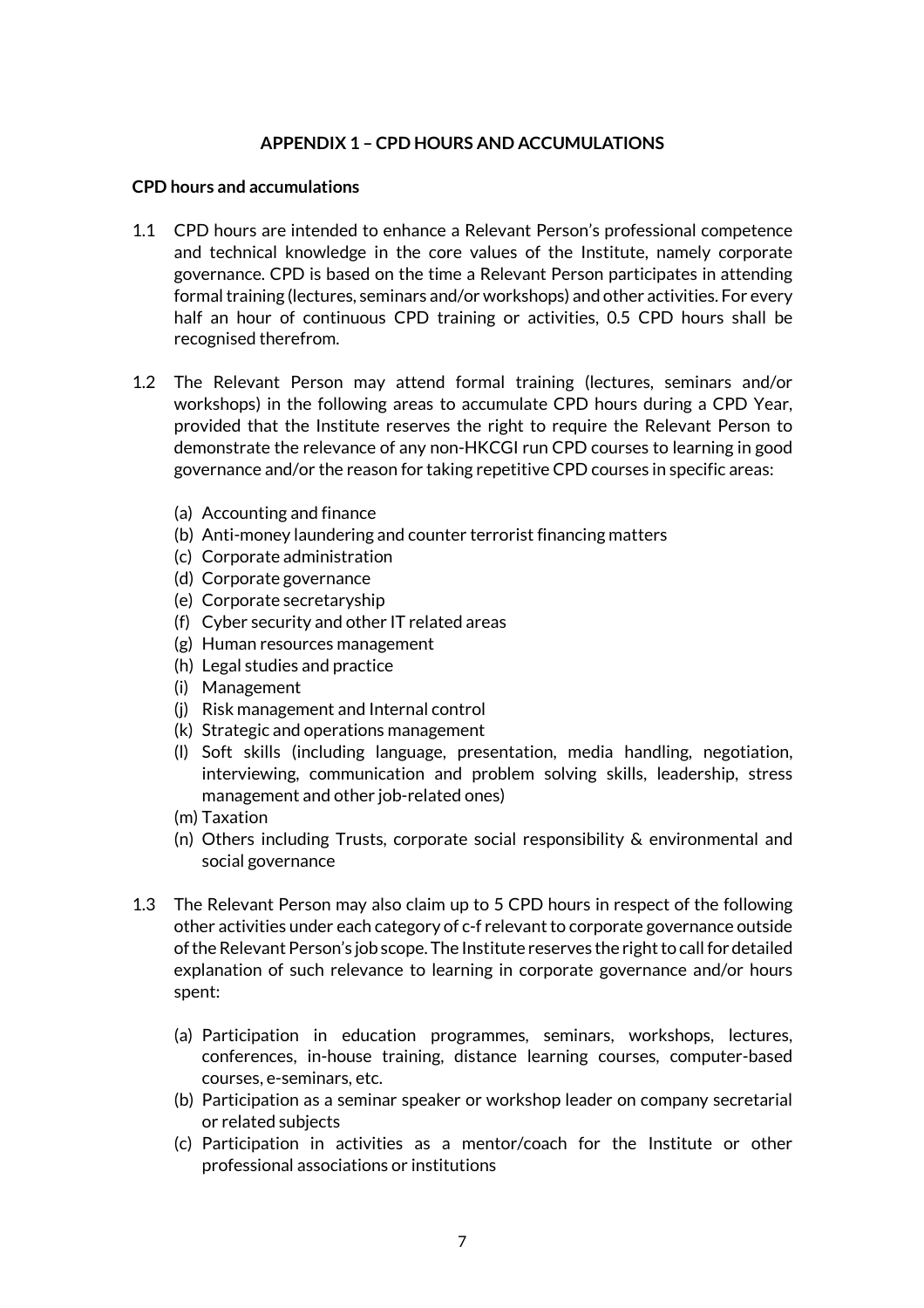- (d) Being an external examiner/assessor for the Institute or other professional associations or institutions for the promotion of education or professionalism among the key areas of learning
- (e) Participation in committees of the Institute other than technical committees or committees of other professional associations or institutions for the promotion of education or professionalism among the key areas of learning
- (f) Writing technical articles, papers or books and research for application in a professional role
- 1.4 There are certain activities which would not be considered by the Institute to be fulfillment of the Relevant Person's CPD obligations, namely: (a) general reading; and (b) normal work activities whether under full-time, part-time or self-employment.
- 1.5 A ten minutes grace period for late arrivals at CPD courses is permitted (except for courses of less than 60 minutes in duration). Thereafter, 0.5 CPD point is deducted for late arrival or early departure beyond the ten minutes' grace period for up to 30 minutes from the commencement of the course or before the end of the course. One CPD point is deducted for late arrival or early departure of more than 30 minutes and up to 60 minutes from the commencement or before the end of the course. No CPD point will be awarded to any course participant who arrives 60 minutes late or leaves more than 60 minutes before the end of the course. Where courses last for more than one day and have been accredited as a whole, the attendance policy will apply on a day-to-day basis. When attending courses, Members should notify the provider that they will claim CPD hours and should make sure that their attendance at the entire course is noted (e.g. by scanning membership cards where there is a computerized scanning system, or by signing in and signing out of the course where such a system is not implemented).
- 1.6 Participants must sign the attendance sheet of the Institute run CPD courses: (a) upon arriving at the course and upon departure from the course; (b) upon leaving at lunch break and upon re-entering the course after lunch-break; and (c) upon leaving the course at any other time for any other reason and re-entering the course after having done so. The exact time at which each participant performs the above listed actions will be recorded.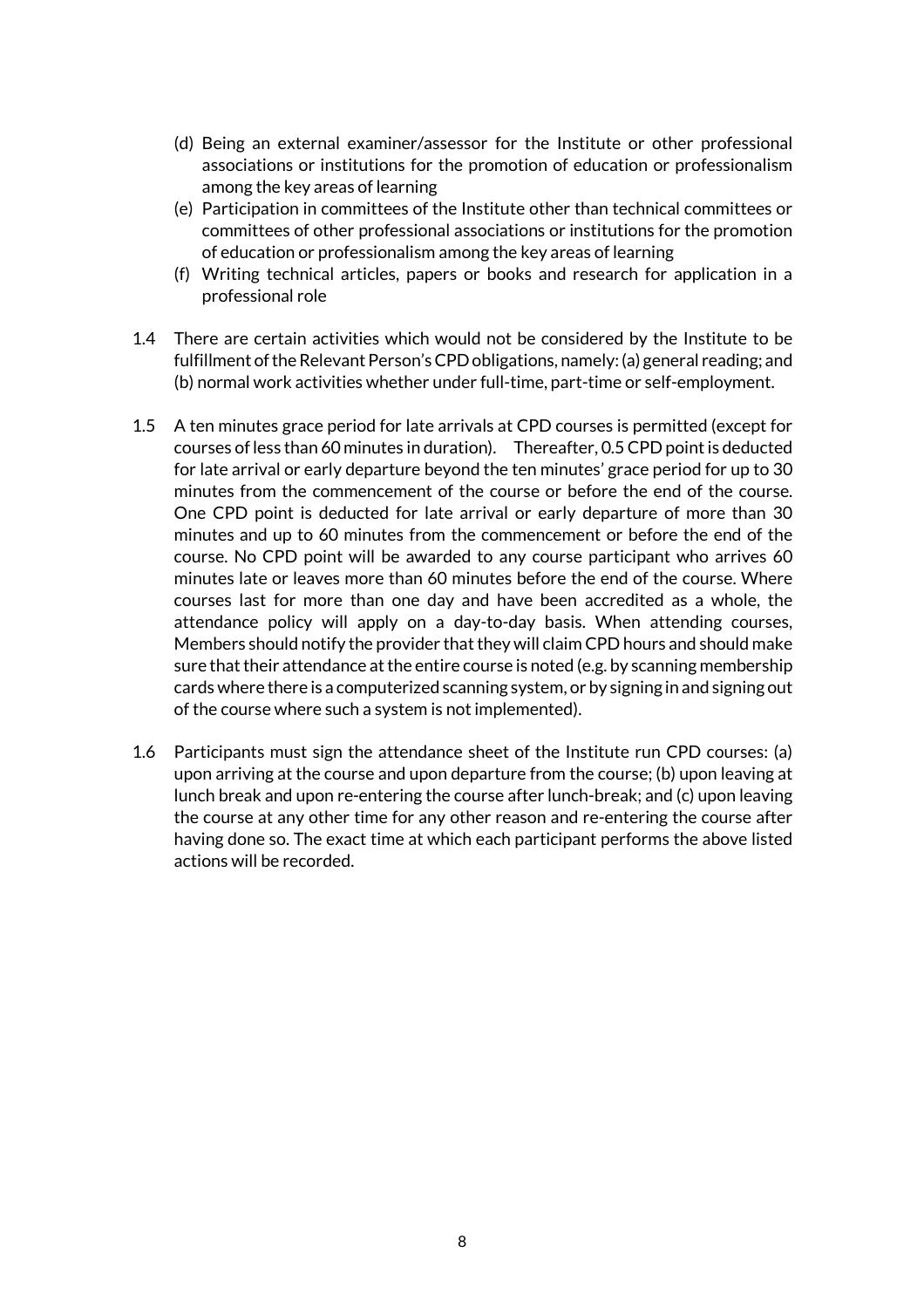#### **APPENDIX 2 – ECPD HOURS AND ACCUMULATIONS**

#### **ECPD hours and accumulations**

- 1.1 ECPD hours are intended to enhance a Relevant Person's professional competence and technical knowledge in the core values of the Institute, namely corporate governance and company secretarial practice. Specifically, the objective of ECPD courses are (a) to upgrade and enhance technical and practical know-how of Relevant Persons working in the company secretarial field; (b) to increase awareness of a Relevant Persons' need to continually develop their skills; and (c) to demonstrate to the business community the Institute's leading position in company secretarial field.
- 1.2 ECPD is based on the time a Relevant Person participates in attending formal training (lectures, seminars and/or workshops) and other activities. For every half an hour of continuous ECPD training or activities, 0.5 ECPD hours shall be recognised therefrom provided that in respect of preparation, chairing and/or leading an ECPD seminar and/or workshop, extra ECPD hours of the event may be claimed in recognition of the preparation work required for the seminar and/or workshop. A copy of the work product, if any, should be provided to the Institute for the Institute's distribution to Relevant Persons and/or in developing future courses.
- 1.3 For the avoidance of doubt, all Relevant Persons resident in Hong Kong during a CPD Year shall attend the Basic Level of at least 3 ECPD hours of Institute's formal training. Otherwise any combination of ECPD hours could be earned from (a) formal training on approved topics (**Approved Topics**) by the Institute and/or other Accredited Providers; (b) presenting or chairing formal accredited trainings on Approved Topics by the Institute and/or other Accredited Providers; (c) writing articles on Approved Topics published in any of the approved publications as specified in the approved list (**Approved List**) of publications; (d) making contributions to technical submissions, research and other publications of the Institute; and/or participation in the Institute's Technical Consultation Panel and Professional Services Panel for a combined total of up to 5 ECPD hours per CPD Year.
- 1.4 The Approved Topics, relevant to the work and skill sets of practitioners working in the company secretarial field, are listed below (in alphabetical order), which dependent upon the contents thereof could be accredited by the Institute either for CPD or ECPD hours:
	- (a) Anti-money laundering and counter terrorist financing matters
	- (b) Aspects of doing business in mainland China (including establishing representative offices and entities on the mainland, corporate administration of China entities and representative offices, arbitration law of the PRC and others)
	- (c) Communication skills
	- (d) Companies Ordinance
	- (e) Companies Acts in other jurisdictions where most of the listed and private overseas companies are registered
	- (f) Corporate governance (in particular board practices; directors' duties and shareholders' rights)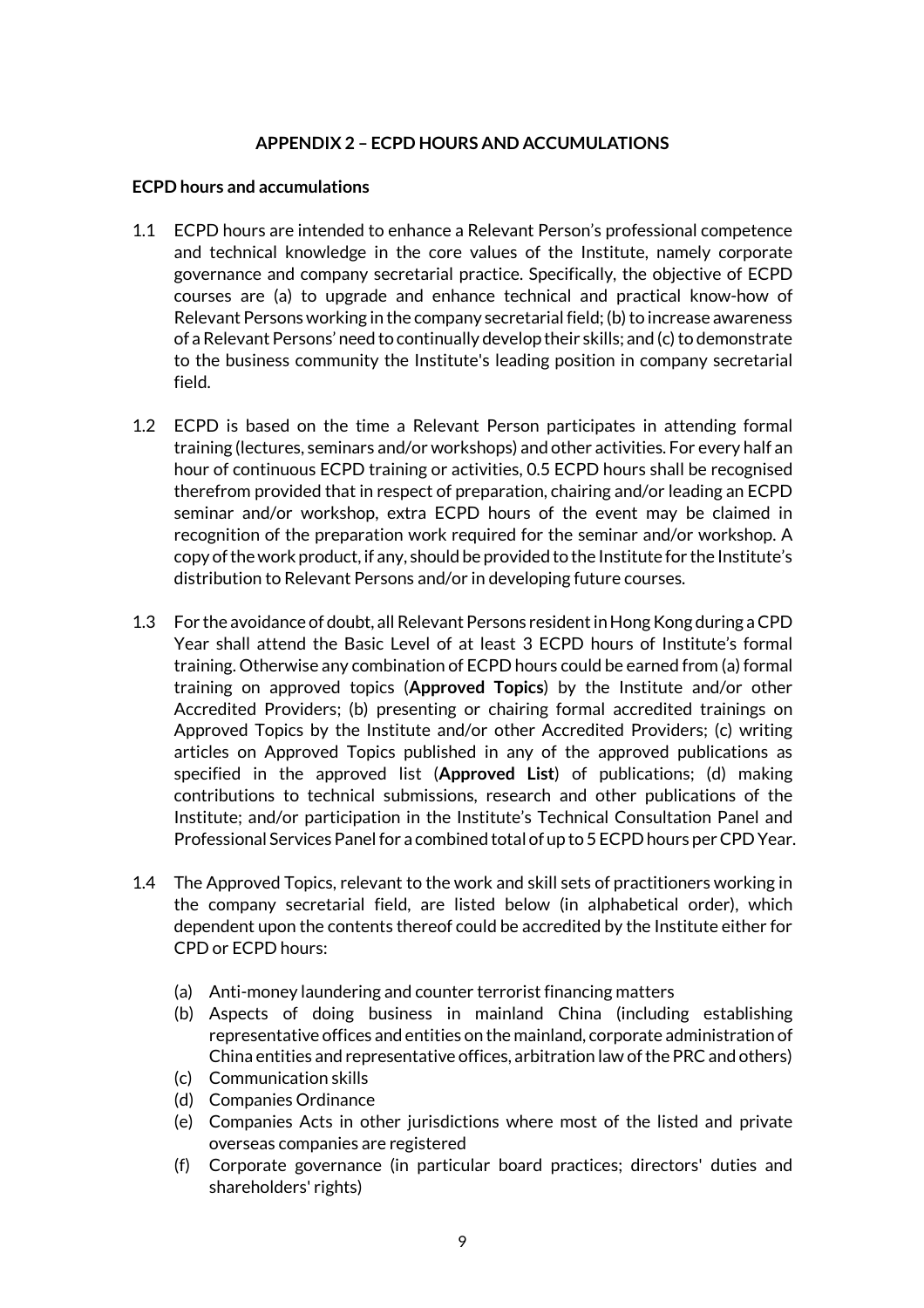- (g) Equity/ debt capital and financing
- (h) Employment/ Human resources practical and legal issues
- (i) HKEX Listing Rules including amendments and issues relating thereto
- (j) Hong Kong Codes on Takeovers and Mergers
- (k) Hong Kong Financial Reporting Standards or the International Accounting **Standards**
- (l) Hong Kong and PRC taxation update
- (m) Incorporation, administration, sale, disposal and dissolution of a company
- (n) Intellectual Property law and practice
- (o) Mandatory Provident Fund
- (p) Risk management and internal control issues
- (q) Securities and Futures Ordinance
- (r) Trusts
- (s) Other topics which are relevant to company secretarial practice
- 1.5 The following are the Accredited Providers of ECPD courses:
	- (a) Companies Registry
	- (b) Hong Kong Exchanges and Clearing Limited
	- (c) Hong Kong Institute of Certified Public Accountants
	- (d) Hong Kong Monetary Authority
	- (e) Independent Commission Against Corruption
	- (f) Official Receiver's Office
	- (g) Security Bureau
	- (h) The Law Society of Hong Kong
	- (i) The Securities and Futures Commission of Hong Kong
	- (j) Office of the Privacy Commissioner for Personal Data
	- (k) Other organisations considered appropriate by PDC
- 1.6 ECPD hours could be awarded by writing articles on Approved Topics published in any of the following Approved List of journals. One ECPD point will be credited for every 1,000 words published, or such fewer number of words published as may be approved by PDC:
	- (a) CSj
	- (b) Corporate Governance International
	- (c) Publications of other global divisions of CGI
	- (d) Publications of The Law Society of Hong Kong
	- (e) Publications of the Hong Kong Institute of Certified Public Accountants
- 1.7 There are certain activities that would not be considered by the Institute to be fulfillment of the Relevant Persons' ECPD obligations, including: (a) general reading; and (b) normal work activities whether under full-time, part-time or selfemployment
- 1.8 A ten minutes grace period for late arrivals at ECPD courses is permitted (except for courses of less than 60 minutes in duration). Thereafter, 0.5 ECPD point is deducted for late arrival or early departure beyond the ten minutes' grace period of up to 30 minutes from the commencement of the course or before the end of the